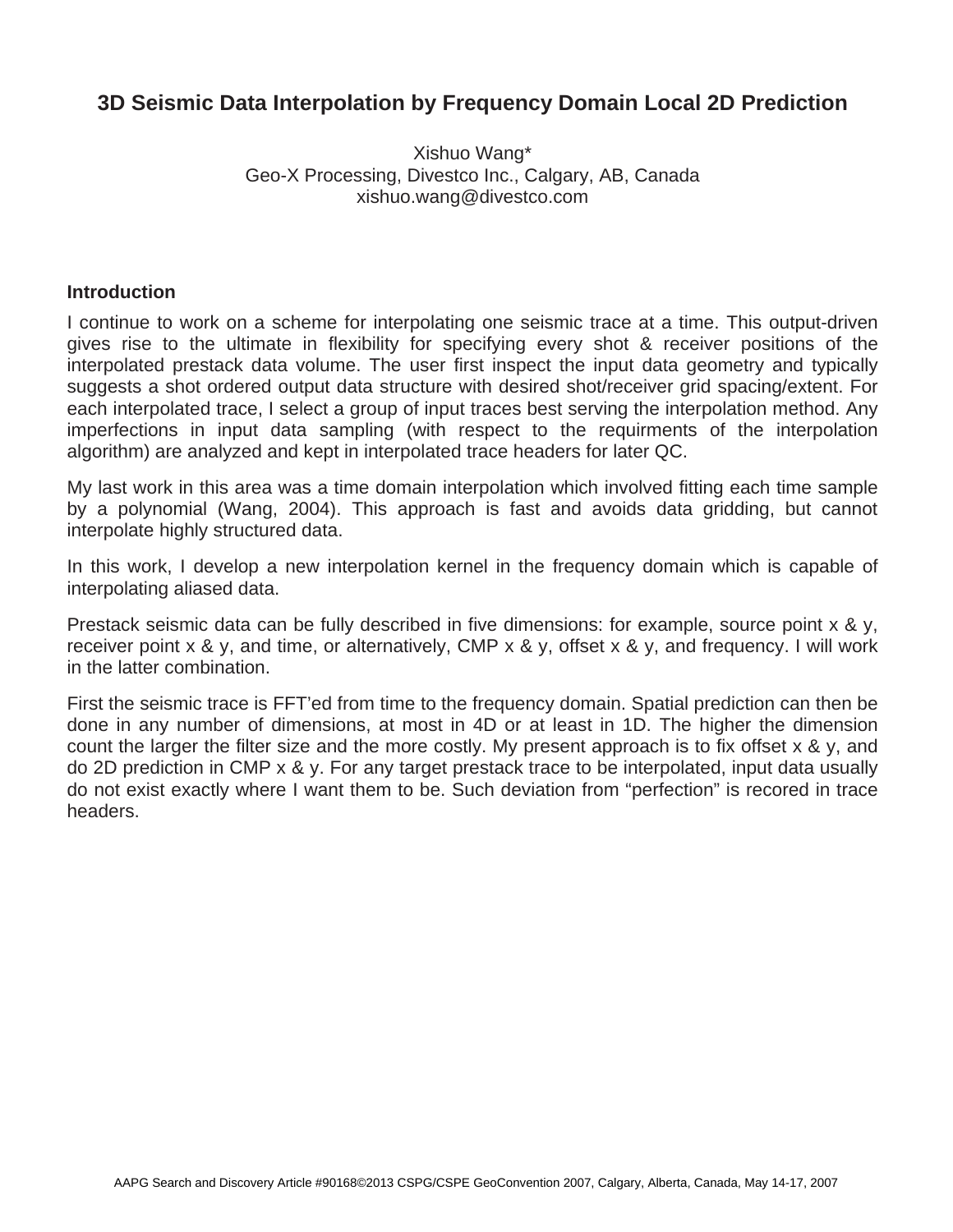## **2D Frequency Domain Prediction**

Let  $A(f, x_k, y_k, x_d, y_d)$  denote a trace at mid-point  $(x_k, y_k)$  with offset vector  $v=(x_d, y_d)$  and at frequency *f*. For locally linear seismic signals, it can be approximated by 2D prediction in the CMP *(xk,yk)* plane:

$$
A(f, x_k, y_k, x_d, y_d) = \sum_{i=-n_x}^{n_x} \sum_{j=-n_y}^{n_y} F_{ij} A(f, x_k - id_x, y_k - jd_y, x_d, y_d), \qquad (1)
$$

where  $F_{ij}$  is the 2D prediction filter (and therefore  $F_{00}$  is not included in the summation),  $d_x$  &  $d_y$  are CMP intervals in  $x \& y$  direction and  $n_x \& n_y$  are one-sided maximum filter lags in the  $x \& y$ directions, respectively.

Eqn.(1) forms the basis of the Spitz (1991) approach to interpolation. His method is global, and exploits the regular sampling of the input data volume in order to make it denser by an integer factor, resulting in an efficient but less flexible algorithm. His algorithm also needs good quality data at low frequencies. By contrast, my approach needs good *local* data distribution, is flexible but less efficient, and has no special demand for low frequency data.

In order to use the above scheme to interpolate a trace at  $A(f, x_m, y_m, x_d, y_d)$  we need known data with the same offset  $(x_d, y_d)$  and CMP locations around  $(x_m, y_m)$  on the CMP grid of  $(x_m \pm N_x, y_m \pm N_y)$ , where  $N_x$ , &  $N_y$  define the input data block size  $(N_x \ge n_x \ge N_y \ge n_y)$  to guarantee an overdetermined least squares system in solving the filter coefficients), and the maximum number of equations (corresponds to the case where input data exists at all CMP locations within the grid) is *Neq*=*(2Nx+1)(2Ny+1)*. Setting up equation (1) with data CMP index k going through all the input data grid of *Neq* points*,* we get *Neq* equations to solve for the *Nflt=(2nx+1)(2ny+1)-1* filter coefficients. With the filter solved, we then substitute  $(x_m, y_m)$  into equation (1) in place of  $(x_k, y_k)$ , and interpolate the data at one frequency. Missing input data on the grid will degrade the filter solution, and this gets worse when input data becomes one-sided in any direction; again, the QC trace headers closely watch the situation and "red flag" any interpolated output of questionable reliability.

## **Input Trace Selection for Prediction & QC**

We will seldom get input data exactly as desired. The imperfection of input data sampling in the neighborhood of the interpolated trace is measured by two QC quantities.

First, the CMP misposition of one input trace relative to the local CMP grid is given by

$$
\Delta_{cm}^{2} = [x_{k} - (x_{m} - id_{x})]^{2} + [y_{k} - (y_{m} - jd_{y})]^{2},
$$
\n(2)

and secondly, the discrepancy between the offset vectors of input and interpolated traces, the *offset vector focusing factor,* is given by

$$
Q_{\text{fcs}} = 1 - \frac{|\mathbf{v} \bullet \mathbf{v}_k|}{\max(|\mathbf{v}|^2, |\mathbf{v}_k|^2)},
$$
\n(3)

in which, *v* & *vk* are the offset vectors of the interpolated and the input trace, respectively.

The definition of CMP misposition is straightforward, but the defination of  $Q_{\text{fcs}}$  needs some clarification.